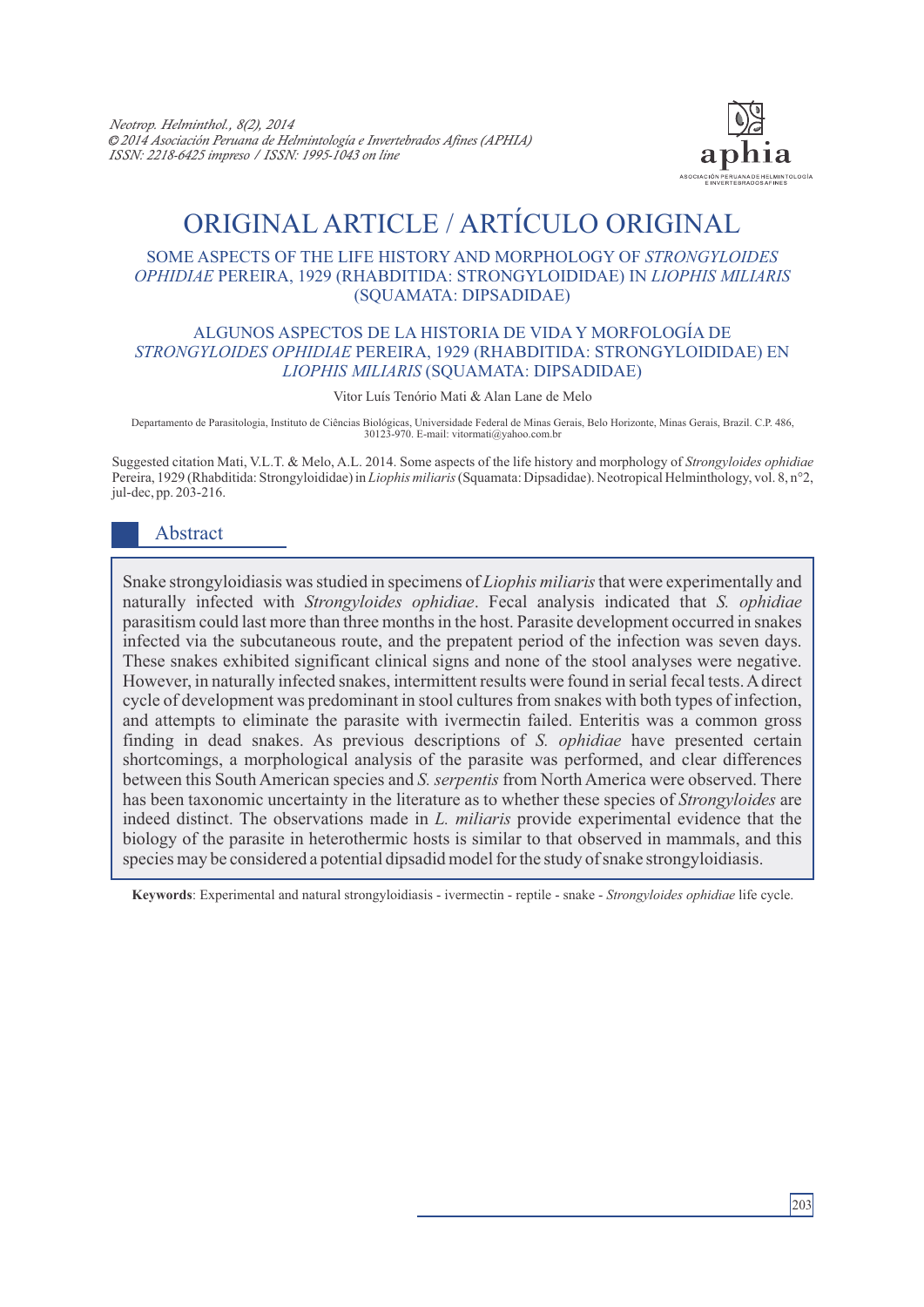## Resumen

Se estudió la estrongiloidosis de serpientes en especímenes de *Liophis miliaris* naturalmente y experimentalmente infectados con *Strongyloides ophidiae*. Análisis fecales indicaron que el parasitismo con el *S. ophidiae* podría durar más de tres meses en su huésped. El desarrollo del parásito se produjo en serpientes infectadas por la vía subcutánea, y el período pre-patente de la infección fue de siete días. Estas serpientes tenían signos clínicos significativos y ninguno de los análisis de heces fue negativo. Sin embargo, en las serpientes infectadas naturalmente se encontraron resultados intermitentes en las pruebas fecales seriales. El ciclo directo del desarrollo fue predominante en los cultivos fecales de serpientes con ambos tipos de infección, y los intentos de eliminar el parásito con ivermectina fracasaron. En serpientes muertas la enteritis fue un hallazgo macroscópico frecuente. Como las descripciones anteriores de *S. ophidiae* tienen presentado algunas deficiencias, se realizó el análisis morfológico del parásito y se observaron diferencias claras entre esta especie de América del Sur y *S. serpentis* de América del Norte. Había incertidumbre taxonómica en la literatura si estos serían de hecho especies distintas de *Strongyloides*. Las observaciones realizadas en *L. miliaris* han proporcionado evidencias experimentales de que la biología del parásito en los huéspedes heterotermos es similar al observado en los mamíferos, y esta especie de dipsadido puede ser considerada como un posible modelo para el estudio de la estrongiloidosis de serpientes.

**Palabras clave:** Estrongiloidosis natural y experimental – ivermectina – reptil – serpiente - ciclo de vida del *Strongyloides ophidiae*.

#### **INTRODUCTION**

The tiny nematode species of the genus *Strongyloides* Grassi, 1879, most of which live in the small intestine of the host, are parasites with great evolutionary success that are found in all classes of vertebrates with the exception of fish. The classical list of *Strongyloides* spp. reported by Speare (1989) included 52 valid species in the genus, six of which are parasites of Reptilia: *Strongyloides ophidiae* Pereira, 1929; *S. mirzai* Singh, 1954; *S. gulae* Little, 1966; *S. serpentis* Little, 1966; *S. cruzi* Rodrigues, 1968; and *S. darevskyi* Sharpilo, 1976. Since that time, new species of *Strongyloides* have been described (Navarro *et al*., 1989; Viney *et al*., 1991; Skerratt, 1995; Sato *et al*., 2007), including two new species from reptiles: *S. ophiusensis* Roca & Hornero, 1992 and *S. natricis* Navarro & Lluch, 1993 (Roca & Hornero, 1992; Navarro & Lluch, 1993). Thus, the current number of valid *Strongyloides* species is approaching 60, though only eight of these species (approximately 14%) have been described in reptile hosts.

Despite advances in taxonomic knowledge regarding certain species of *Strongyloides*, the biology of these parasites and the host diseases induced by nematodes in reptiles have been largely ignored. Previous reports of these species essentially consist of case records (Holt, 1978; Holt *et al*., 1979; Wiesman & Greve, 1982; Veazey *et al*., 1994). Singh (1954) detailed some aspects of the life history of *S. mirzai* from the Oriental rat snake, *Ptyas mucosus*(Linnaeus, 1758), but his analysis of the biology of the worms was mainly based on nematodes obtained from coprocultures (i.e., free-living forms). Indeed, *Strongyloides* spp. possess unusual life cycles that should be investigated further, particularly in snakes. Only parthenogenetic female nematodes are found as parasitic adults, although the development of free-living generations in which both sexes are present can also occur (Schad, 1989; Viney & Lok, 2007).

*Strongyloides ophidiae* was the first species of the genus recorded in reptiles, and the description was brief and based solely on parasitic females obtained from the small intestine of *Mastigodryas bifossatus* (Raddi,

204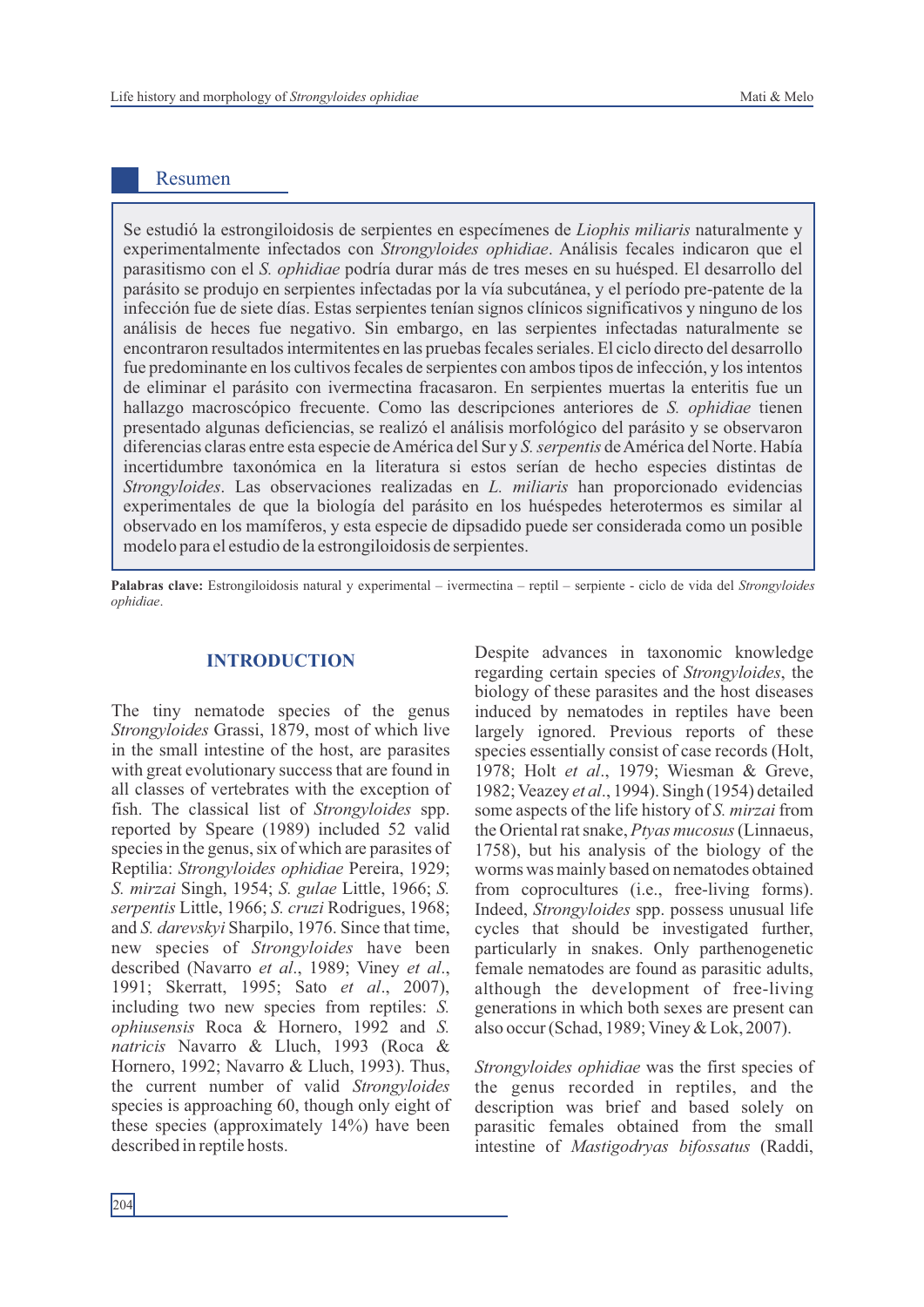1820) from the State of São Paulo, Brazil (Pereira, 1929). In North America, Little (1966) described the species *S. gulae* and *S. serpentis* from snakes and argued that the latter species could not be easily morphologically differentiated from *S. ophidiae* because the original description of the Brazilian species included some deficiencies and indicated that further studies would be useful to discharge this taxonomic doubt. The differentiation of these species remains a topic of discussion, as appropriate criteria to have not been developed for this purpose.

With regard to the biology of *S. ophidiae*, the available information is not sufficient, although in a recent report on *S. ophidiae* in Brazil, morphological and molecular data on the parasite were presented (Santos *et al*., 2010). Thus, to improve our understanding of the biology of *S. ophidiae*, in the present study, some aspects of the life history of this parasite were studied based on data from natural and experimental infections of the common water snake *Liophis miliaris* (Linnaeus, 1758). Additional morphological aspects of *S. ophidiae* are described, and the parasitological and clinical characteristics of strongyloidiasis of snakes, including details related to the use of ivermectin in the treatment of infected reptiles, are discussed.

#### **MATERIALAND METHODS**

#### **Snakes and parasites**

Specimens of the dipsadid snake *L. miliaris* (*n* = 5) weighing  $51 \pm 23$  g naturally infected with *S*. *ophidiae* from Muriaé, State of Minas Gerais, Southeast Brazil, were studied. Prior to the death of the reptiles, the parasitological and clinical characteristics of natural strongyloidiasis in *L. miliaris* were evaluated based on daily coproparasitological testing and inspection of animals performed in the laboratory. Other specimens of *L. miliaris* (*n* = 6) reared under laboratory conditions weighing  $64 \pm 35$  g that were free of parasites according to parasitological stool evaluation were infected via the subcutaneous route with 1,000 infective

third-stage filariform larvae  $(L_3)$  of *S. ophidiae* obtained from cultures of the feces of naturally infected *L. miliaris* (see details in the following section). The experimentally infected snakes were also examined daily, and one specimen was euthanized to facilitate the recovery of parthenogenetic females from the small intestine at 21 days post-infection (DPI), which were then subjected to morphological analysis. All procedures were conducted according to the institutional ethics committee guidelines for animal research and the resolution n°. 1,000 of the Conselho Federal de Medicina Veterinária from Brazil (2012).

#### **Parasitological analysis and coproculture**

At all time points at which the snakes evacuated during this study, feces were collected for qualitative analysis and culture of the nematodes to obtain free-living forms and  $L_i$  larvae for experimental infection. The spontaneous sedimentation method (Lutz, 1919) was performed to diagnose and monitor the course of infection. Five to ten slides were examined per sample. Additionally, fresh feces were mixed with moistened vermiculite to prepare coprocultures, which were incubated at 27°C for a period of 48 to 72 h.

## **Obtaining and quantifying L<sup>3</sup> i larvae**

Infective and free-living forms were recovered from coprocultures using the Baermann method, as modified by Moraes (1948), and the number of  $L_i$  *S. ophidiae* in the suspension obtained was then determined. Three 25 µl aliquots were collected with the aid of an automated pipette and placed on slides as drops. The mean number of  $L<sub>1</sub>$  was calculated by evaluating these aliquots, and the suspensions were diluted or concentrated to reach a final concentration of approximately  $1,000$  L<sub>3</sub>i in 0.5 mL of distilled water.

#### **Recovery of parasites**

Only specimens of experimentally infected *L. milliaris*, including the euthanized specimen and the other snakes that died throughout the experiment, were necropsied to recover parasites. Their abdominal cavities were opened, and the viscera were removed and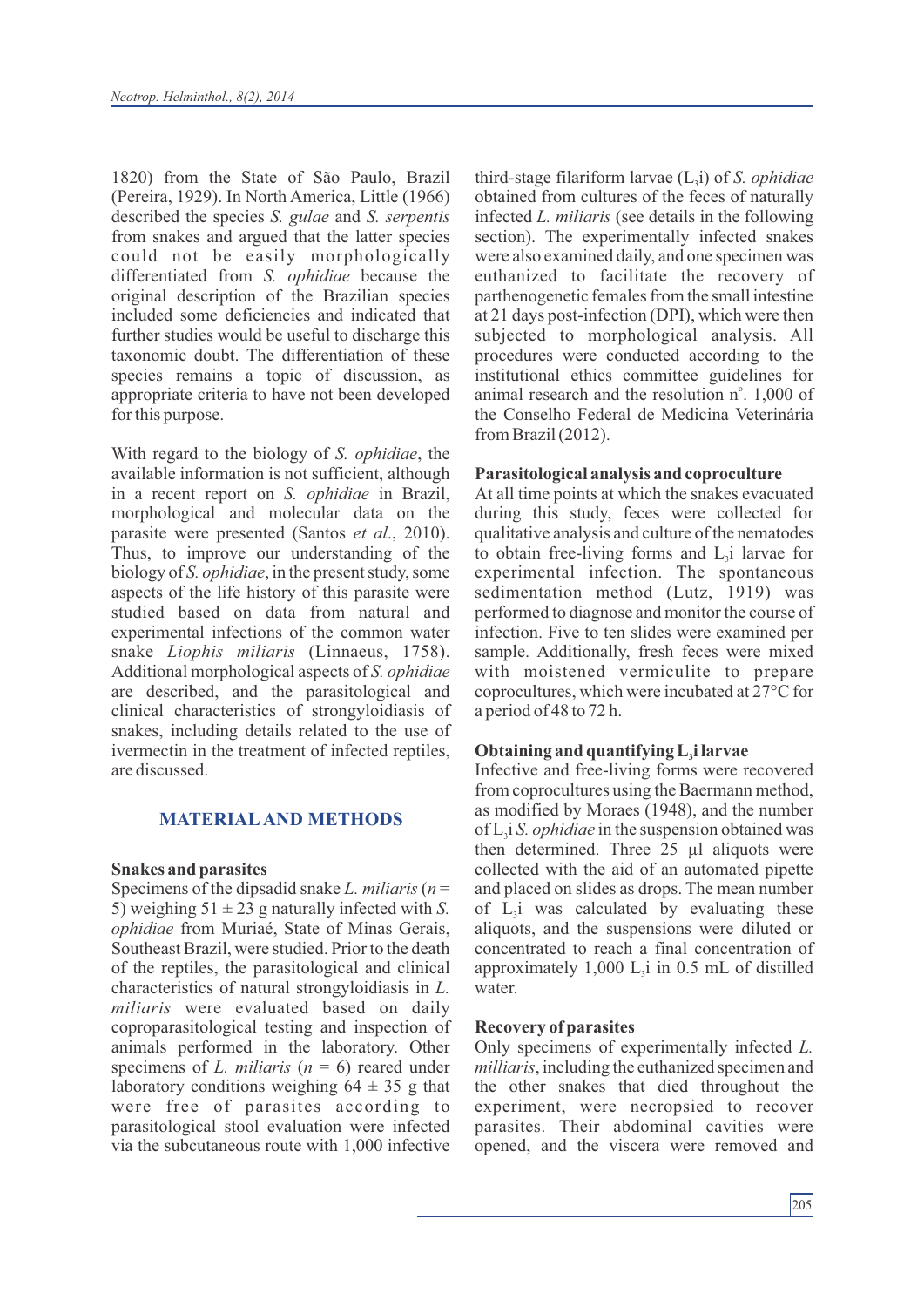examined for helminths. The mucosa of the intestines was scraped, and the obtained material was transferred to 0.85% saline in a Petri dish. Representative adult nematodes were collected, fixed in 10% formalin and diaphanized in lactophenol.

## **Morphology**

Additional morphological data were obtained for the eggs, filariform larvae and free-living and parasitic females of *S. ophidiae*. Examination of the nematode specimens was performed on glass slides without permanent preparation to permit handling of the worms and allow better assessment of specific morphological characteristics. Adult parasites were drawn with aid of a camera lucida attached to a light microscope. Measurements of morphological characteristics were performed with a curvimeter (Tokyo Sakurai, Japan) or were carried out directly during microscopic evaluation utilizing a micrometer grid in the ocular eyepiece. To evaluate the most representative specimens, the morphological structures of parasitic females were assessed in specimens of *S. ophidiae* recovered from untreated snakes, particularly from one snake that was euthanized at 21 DPI. Specific identification was performed according to the original description and others data from different authors (Pereira, 1929; Singh, 1954; Wiesman & Greve, 1982; Little, 1966; Navarro & Lluch, 1993; Vicente *et al*., 1993; Santos *et al*., 2010; Mati *et al*., 2013), and nematode specimens were deposited in the collection of the Department of Parasitology, UFMG (DPIC 2526 and 2527).

## **Ivermectin treatment**

Two treatment regimens with ivermectin were tested in three snakes subjected to experimental infection. At 45 DPI, two reptiles received a single dose of the drug  $(0.2 \text{ mg} \cdot \text{kg}^{-1})$ , subcutaneously), and another specimen received the same dose twice after an interval of seven days. The other two experimentally infected snakes that had not been euthanized were monitored and used as controls for this therapeutic trial.

**Details of the life history of** *S. ophidiae*

#### **RESULTS**

The Neotropical snake *L. miliaris* is a permissive host for *S. ophidiae*, and parasitism by this nematode lasts for a period of at least three months in these animals, as observed through fecal analysis of naturally and experimentally infected specimens throughout the study. The reptiles that were experimentally infected provided information regarding the development of the parasite in the small intestine, and the prepatent period of the infection was seven days. Moreover, the *L. miliaris* specimens showed clinical signs (emaciation, listlessness and an increased stool frequency) that were more significant, and the results of their coproscopies were constant, without any negative parasitological tests being obtained during the time period before treatment with ivermectin. Conversely, intermittent results were obtained in parasitological tests of the five naturally infected snakes, with brief interruptions between positive tests being recorded during the course of the experiment. However, in both groups, only eggs from parasites were observed in fresh feces, and rhabditiform larvae were never found.

With regard to the observations related to coprocultures, the eggs laid by parasitic forms gave rise to embryos, which enabled the initiation of direct or indirect developmental cycles after hatching. Forms corresponding to both types of developmental cycles were found in the samples. In the predominant direct cycle, rhabditiform larvae of *S. ophidiae* grew and then transformed into  $L_i$  larvae after two molts, while in the indirect cycle, three distinct stages (rhabditiform larvae, juveniles and adult female free-living forms) were observed, corresponding to a total four molts, but no freeliving male adults were found. Additionally, the successful subcutaneous infection of *L. miliaris* using L<sub>3</sub>i *S. ophidiae* that had developed in coprocultures indicates their viability and ability to migrate through host tissues.

Over the course of the three-month follow-up period, none of the five naturally infected snakes died, whereas deaths were observed among the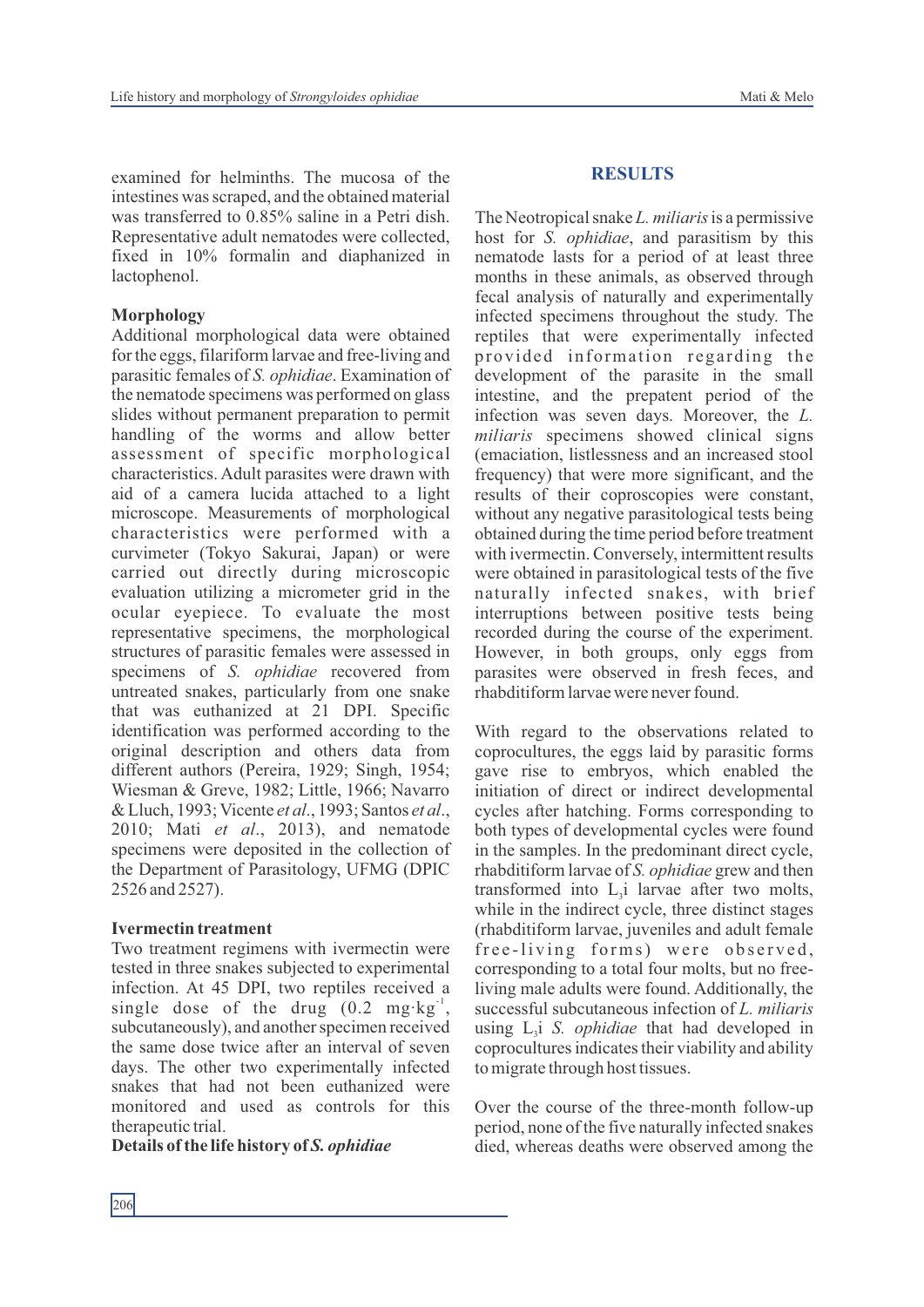experimentally infected reptiles (one untreated animal at 71 DPI (1/2) and all animals treated with ivermectin at 76, 79 and 88 DPI (3/3)). In the post-mortem examinations, enteritis with abundant mucus, particularly in the duodenum, was the most significant finding of the macroscopic analysis. Furthermore, during necropsies, parthenogenetic parasitic females were observed within the mucosa of the small intestine and presented normal development, even in snakes that received anthelminthic treatment, which died between 31 and 43 days after the initiation of drug administration. Thus, the ivermectin treatment applied under the conditions of the present study cannot be considered effective, although positive results were less common in the stool examinations of the snakes following drug administration  $($ after treatment).

#### **Morphological data**

*Strongyloides ophidiae* Pereira, 1929 (Table 1, Figs. 1–4).

Host: *Liophis miliaris*(new host).

Locality: Muriaé (21°7'29"S, 42°23'24"W), State of Minas Gerais, Brazil (new locality).

Other hosts and localities: *Mastigodryas bifossatus* (type host) and *Oxyrhopus guibei* from the State of São Paulo, Brazil (Pereira, 1929; Santos *et al*., 2010).

Site of infection: Small intestine.

*Parasitic females* (Figs. 1, 3): The body is

 $\mathbf{1}$  $\overline{2}$ 3 4

**Figures 1–4.** Morphological features of *Strongyloides ophidiae* observed under light microscopy. (1) General view of the parasitic female. Note the ovaries that spiral around the intestine and intrauterine eggs. Bar =  $100 \mu m$ . (2) General view of a freeliving female. Bar = 50  $\mu$ m. (3) Detail of the tail of a parasitic female in lateral view. Bar = 25  $\mu$ m. (4) Detail of the tail, in lateral view, of a free-living female. Bar =  $50 \mu$ m.

207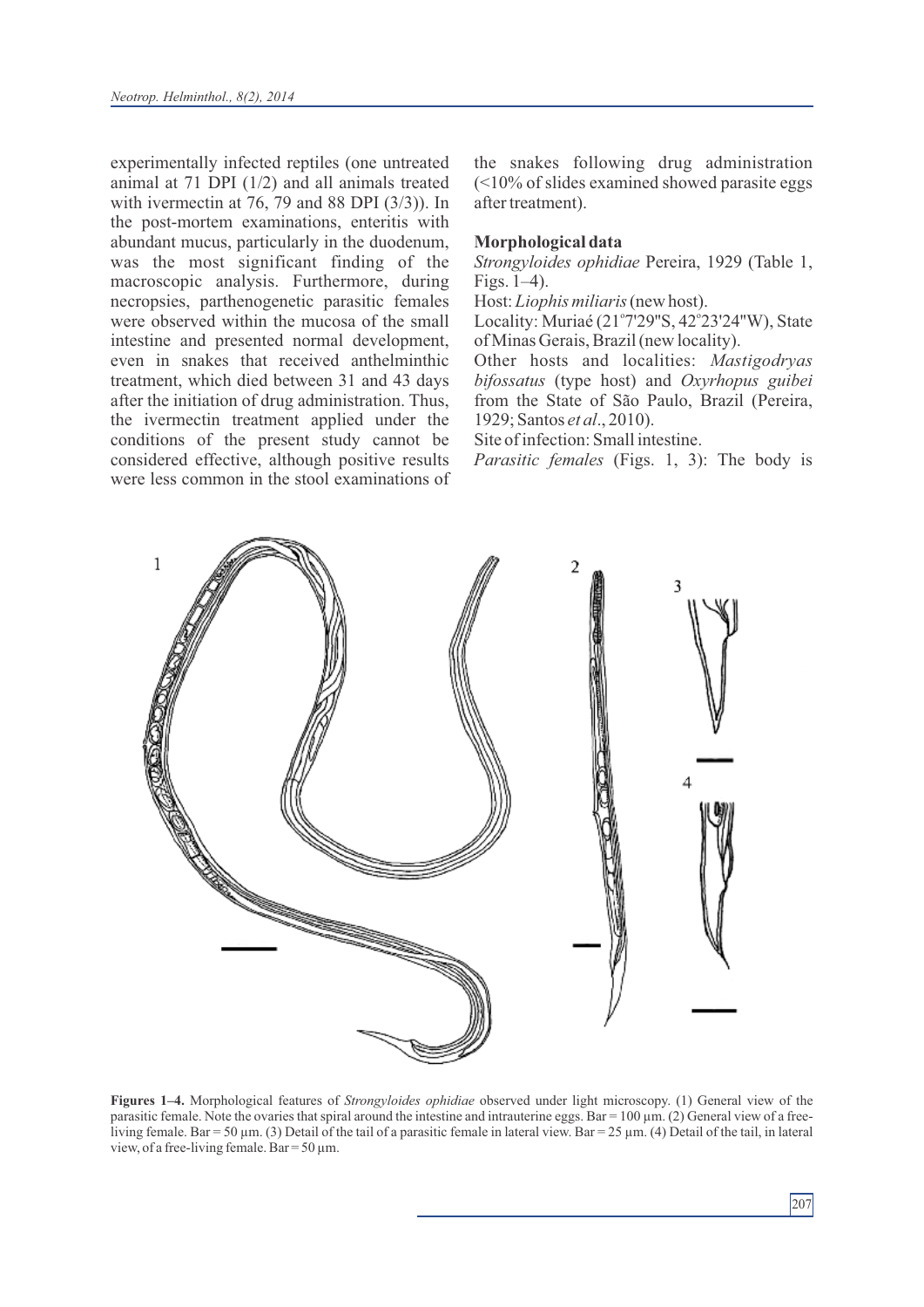cylindrical and thin. At the anterior end, there is a circumoral elevation, and the mouth opens into a long and cylindrical esophagus extending for one-third of the total length  $(0.31 - 0.34)$ . Lips are absent. The reproductive system is amphidelphic with equal uteri and ovaries reflexed upon themselves, with one loop occurring near the esophagus and the other loop close to the anal region. The ovarian tubules spiral around the intestine; the anterior tube exhibits two-and-a-half spirals, and the posterior is partially spiraled. The uteri are short and contain between 6 and 12 eggs, which are generally segmented when located in the vulva region. The vulva is slightly protuberant and is located close to the posterior third of the parasite's body. The tail is abruptly tapered but has a fine point.

*Free-living females* (Figs. 2, 4): Small and presenting a rhabditoid esophagus. The reproductive system is didelphic with opposed and reflected ovaries. The uteri contain a single row of eggs, commonly 6 or 7. Eggs close to the vulva are often already undergoing cleavage, containing larvae in some cases. The lips of the vulva are prominent and are situated immediately anterior to the middle of the body. The tail is elongate–conoid and is comparatively long and sharply pointed.

*Infective filariform larvae*: Thin form with a filariform esophagus whose length extends for approximately 47% of the body. The tail is notched.

*Eggs*: Ellipsoidal with a very thin wall. In fecal material, the eggs are embryonated and sometimes already contain completely developed larva (Fig. 5). The length and width of the eggs are 48–59 and 27–38 μm, respectively. In the uteri of parasitic females, the eggs are smaller with a length and width of 35–45 and 19–24 μm, respectively.

Table 1 provides a comparison of the



**Figure 5.** Egg of *Strongyloides ophidiae* containing completely developed larva in fresh feces. Bar = 50 µm.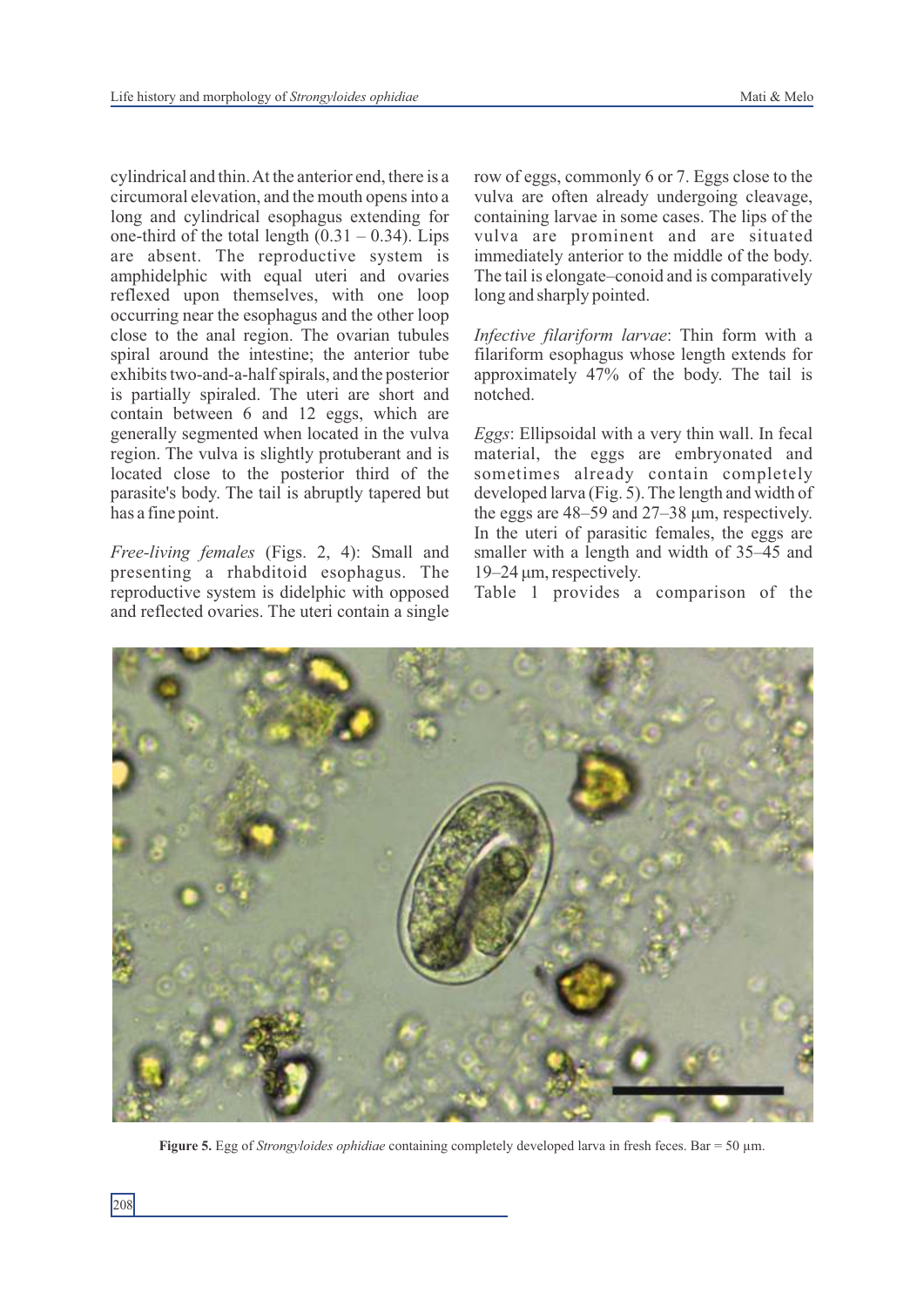|                                                       |                  | Strongyloides        |                       |                 | Strongyloides                | Strongyloides        | Strongyloides          | Strongyloides   |
|-------------------------------------------------------|------------------|----------------------|-----------------------|-----------------|------------------------------|----------------------|------------------------|-----------------|
|                                                       |                  | ophidiae             |                       |                 | mirzai                       | serpentis            | gulae                  | natricis        |
| Host                                                  | Mastigodryas     | Oxyrhopus            | Liophis               | Ptyas           | Chondropython                | Natrix cyclopion     | Natrix cyclopion       | Natrix          |
|                                                       | bifossatus       | guibei               | miliaris              | mucosus         | viridis                      | cyclopion            | cyclopion              | m               |
| Author(s)                                             | Pereira (1929)   | Santos et al. (2010) | Present study         |                 | Singh (1954) Wiesman & Greve | Little (1966)        | Little (1966)          | Navarro &       |
|                                                       |                  |                      |                       |                 | (1982)                       |                      |                        | Lluch (1993)    |
| Parasitic female (n)                                  | Not set          | $\left( n=10\right)$ | $(n = 10)$            | Not set         | Not set                      | $(n = 27)$           | $(n = 15)$             | $(n = 10)$      |
| Total length                                          | $2,700 - 3,600$  | $4,700(3,525-5,372)$ | 3,260 (2,750-3,670)   | $2,670 - 3,690$ | $3,890 - 4,230$              | $3,170(2,400-3,700)$ | 2,170 (1,800-2,400)    | 4,128           |
| Length of the esophagus                               | $1,050 - 1,130$  | 1,633 (1,426-1,902)  | 1,060 (850-1,180)     | 880-1,070       | 880-1,050                    | 1,280 (890-1,500)    | 850 (710-1,000)        | 1,165           |
| Length of the esophagus/ total length*                | $0.31 - 0.39$    | $0.36(0.35 - 0.40)$  | $0.33(0.31 - 0.34)$   | $0.29 - 0.33$   | $0.23 - 0.25$                | $0.40(0.37 - 0.41)$  | $0.39(0.39 - 0.42)$    | 0.28            |
| Distance between the mouth and vulva                  | $1,900 - 2,400$  | 2,292 (1,759-2,620)  | 2,170 (1,650-2,450)   | $1,750-2,530$   | 2,240-2,680                  | 2,180 (1,700-2,500)  | 1,510 (1,200-1,700)    | 2,743           |
| Distance between the mouth and<br>vulva/total length* | $0.67 - 0.70$    | $0.49(0.48 - 0.50)$  | $0.67(0.60 - 0.68)$   | $0.66 - 0.69$   | $0.56 - 0.63$                | $0.69(0.54 - 0.71)$  | $0.70(0.67 - 0.71)$    | 0.66            |
| Length of the tail                                    | $70 - 100$       | $105(64-124)$        | 99 (70-117)           | $63 - 90$       | $06 - 98$                    | 75 (50-100)          | 77 (60-95)             | 90              |
|                                                       |                  |                      |                       |                 |                              |                      |                        |                 |
| Length of the tail/total length                       | 0.03             | $0.02\,$             | 0.03                  | 0.02            | 0.02                         | $0.02(0.02 - 0.03)$  | $0.04(0.03 - 0.04)$    | 0.02            |
| Width                                                 | 40               | 51 (41-58)           | $42(35-55)$           | $rac{40}{5}$    | $35 - 50$                    | $40(30-50)$          | $34(30-40)$            | 49              |
| Shape of the anterior and posterior                   | Incomplete       | AO spiraled twice.   | AO with two-and-a-    | AO usually      |                              | AO usually spiraled  | AO usually spiraled    | AO usually      |
| ovaries†                                              | description, but | PO with partial      | half spirals. PO with | spiraled three  |                              | twice, occasionally  | once, occasionally     | spiraled twice. |
|                                                       | with spiral(s).  | spiral.              | partial spiral.       | times. PO with  |                              | straight. PO usually | straight. PO usually   | PO usually      |
|                                                       |                  |                      |                       | one spiral      |                              | straight, sometimes  | straight, occasionally | with one spiral |
|                                                       |                  |                      |                       |                 |                              | with partial spiral  | with one spiral        |                 |
| Number of eggs in the uteri                           | $6 - 7$          | $2 - 5$              | $7.4(6-13)$           | Up to $11$      |                              | Up to 10             | Up to 6                | $8 - 10$        |
| Free-living female $\ddagger$ (n)                     |                  | $(n = 10)$           | $\left( n=10\right)$  | Not set         |                              | $(n = 15)$ §         |                        |                 |
| Total length                                          |                  | 826 (712-1,089)      | 860 (670-950)         | 760-890         |                              | 960 (710-1,100)      |                        |                 |
| Length of the esophagus                               |                  | 149 (117-261)        | 130 (120-150)         | $113 - 126$     |                              | 137 (130-145)        |                        |                 |
| Length of the esophagus/total length                  |                  | $0.18(0.16 - 0.24)$  | $0.15(0.14 - 0.20)$   | $0.14 - 0.15$   |                              | $0.14(0.13 - 0.18)$  |                        |                 |
| Distance between                                      |                  | 413 (345-561)        | 490 (435-605)         | 396-467         |                              | 495 (440-540)        |                        |                 |
| the mouth and vulva                                   |                  |                      |                       |                 |                              |                      |                        |                 |
| Distance between the mouth and                        |                  | $0.50(0.48 - 0.52)$  | $0.57(0.51 - 0.64)$   | 0.52            |                              | $0.52(0.49 - 0.62)$  |                        |                 |
| vulva/total length                                    |                  |                      |                       |                 |                              |                      |                        |                 |
| Length of the tail                                    |                  | $100(94-109)$        | 101 (87-114)          | $65 - 75$       |                              | 95 (85-100)          |                        |                 |
| Length of the tail/total length                       |                  | $0.12(0.10 - 0.13)$  | $0.12(0.12 - 0.13)$   | $0.08 - 0.09$   |                              | $0.10(0.09 - 0.12)$  |                        |                 |

*Neotrop. Helminthol., 8(2), 2014*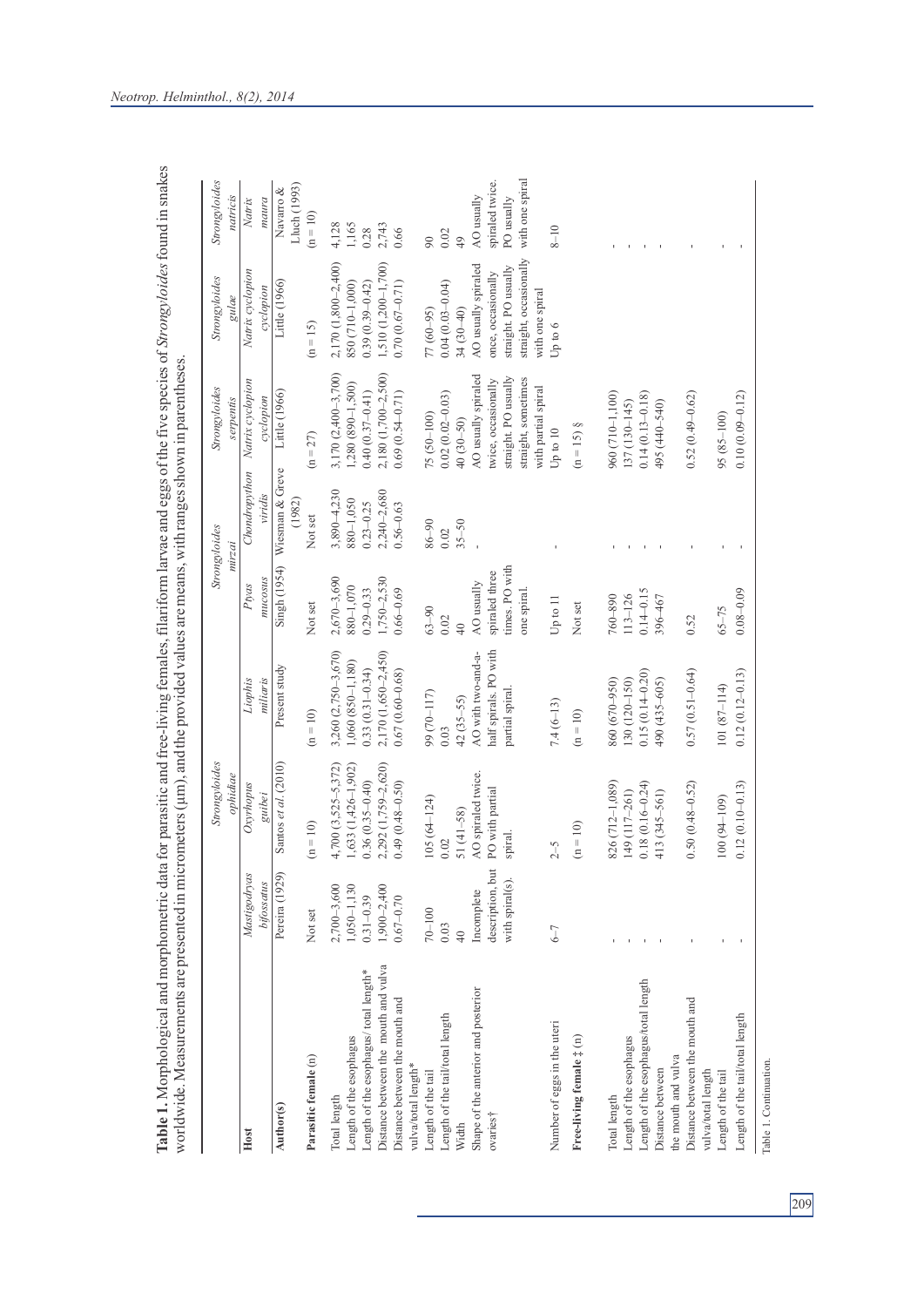| Width                                                                                                                                                                                                         |                     | $37(30 - 53)$                                                                                                                             | 42 (37-45)                                  | $37 - 47$                |                       | 48 (46–50)          |                                                 |                 |
|---------------------------------------------------------------------------------------------------------------------------------------------------------------------------------------------------------------|---------------------|-------------------------------------------------------------------------------------------------------------------------------------------|---------------------------------------------|--------------------------|-----------------------|---------------------|-------------------------------------------------|-----------------|
| Number of eggs in the uteri                                                                                                                                                                                   |                     |                                                                                                                                           | $6.2(5-7)$                                  |                          |                       |                     |                                                 |                 |
| Filariform larvae (n)                                                                                                                                                                                         |                     | $(n = 30)$                                                                                                                                | $(n = 25)$                                  |                          |                       | $(n = 32)$ §        |                                                 |                 |
| Total length                                                                                                                                                                                                  |                     | 486 (422-603)                                                                                                                             | 505 (430-550)                               |                          |                       | 480 (430-520)       |                                                 |                 |
| Length of the esophagus                                                                                                                                                                                       |                     | 171 (112-254)                                                                                                                             | 245 (235-260)                               |                          |                       | 230 (220-240)       |                                                 |                 |
| Length of the esophagus/total length                                                                                                                                                                          |                     | $0.35(0.27 - 0.42)$                                                                                                                       | $0.49(0.47-0.55)$                           |                          |                       | $0.48(0.46 - 0.51)$ |                                                 |                 |
| Length of the tail                                                                                                                                                                                            |                     | 63 (31-103)                                                                                                                               | 52 (47-61)                                  |                          |                       | 48 (45-55)          |                                                 |                 |
| Length of the tail/total length                                                                                                                                                                               |                     | $0.13(0.07 - 0.17)$                                                                                                                       | $0.10(0.10 - 0.11)$                         |                          |                       | $0.10(0.09 - 0.11)$ |                                                 |                 |
| Width<br>Eggs                                                                                                                                                                                                 |                     | $5(12-19)$                                                                                                                                | $13(12-16)$                                 |                          |                       | $12.5(12-14)$       |                                                 |                 |
|                                                                                                                                                                                                               |                     |                                                                                                                                           |                                             |                          |                       |                     |                                                 |                 |
| Characteristics of eggs when passed in                                                                                                                                                                        |                     | In cleavage.                                                                                                                              | In cleavage and/or                          | Embryonated.             |                       | In cleavage.        |                                                 | Possibly larvae |
| fresh stools                                                                                                                                                                                                  |                     |                                                                                                                                           | fully embryonated.                          | Larvae also              |                       |                     |                                                 | and not eggs in |
|                                                                                                                                                                                                               |                     |                                                                                                                                           |                                             | found in feces.          |                       |                     |                                                 | feces.          |
| Length x width (eggs from stools)                                                                                                                                                                             |                     |                                                                                                                                           | 76 (40-86) x 44 (37 - 56 (48-59) x 33 (27 - | $53 - 62 \times 27 - 31$ |                       |                     |                                                 |                 |
| Length x width (intrauterine eggs in                                                                                                                                                                          | $38 \times 15 - 23$ | 52 (48-54) x 32 (30-                                                                                                                      | 40 $(35-45)$ x $(19-24)$                    |                          | $55 - 64 \times 24 -$ |                     | 51 (44-55) x 24 (23-60 (54-70) x 24 (23-50 x 29 |                 |
| parasitic females)                                                                                                                                                                                            |                     | 34)                                                                                                                                       |                                             |                          | 35                    | 26)                 | $^{26}$                                         |                 |
| Ratios were calculated when not directly provided in the source<br>t Free-living males have only been observed for <i>S. mirzai</i> and <i>S.</i><br>$\uparrow$ AO = anterior ovary and PO = posterior ovary. |                     | serpentis/S. gulae thus far. Therefore, no analysis of this stage was performed. See details in Singh (1954) and Little (1966).<br>study. |                                             |                          |                       |                     |                                                 |                 |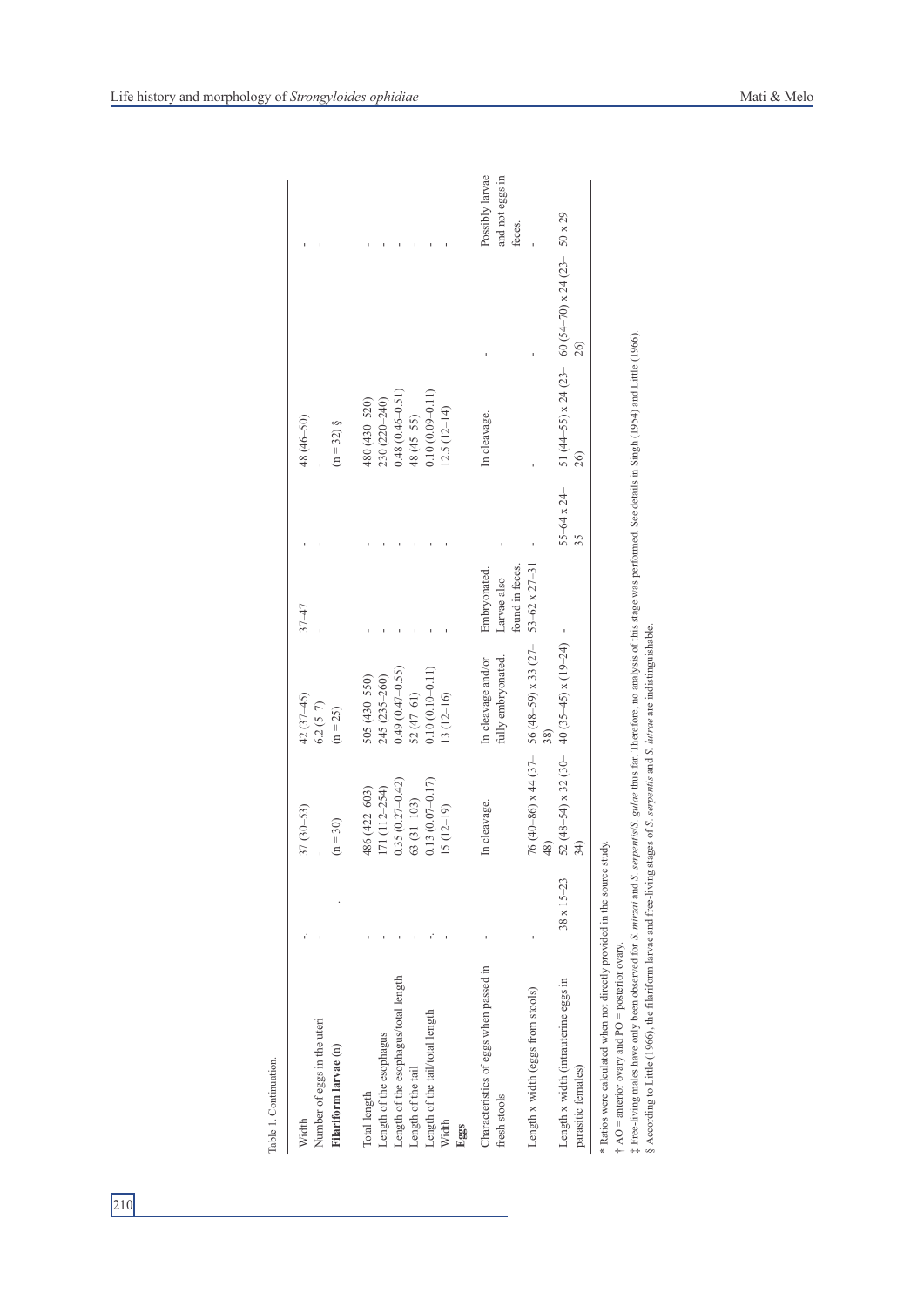morphological characteristics of the parasitic and free-living females, infective filariform larvae and eggs of *S. ophidiae* that were analyzed in the present study with the descriptions available in the literature for other *Strongyloides* species from snakes. Data on species from lizards (*S. cruzi*, *S. darevskyi* and *S. ophiusensis*) are not shown but they can easily be differentiated from reptilian *Strongyloides* based on criteria such as morphometric aspects, the greater number of eggs in their uteri and their more sharply pointed tails compared with species from lizards (Mati *et al.*, 2013).

## **DISCUSSION**

Parasitic richness in snakes, particularly Neotropical snakes, is high and has generally been underestimated (Dobson *et al*., 2008; Pinto *et al*., 2012). Despite some advances in the taxonomy of these parasites, their biology remains poorly understood, including for *Strongyloides* spp. Indeed, *L. miliaris* is known to harbor a wide variety of helminths (Travassos *et al*., 1969; Santos & Tayt-Son Rolas, 1973; Vicente *et al*., 1993; Pinto *et al*., 2012). However, this is the first report describing this dipsadid as a host for *S. ophidiae*, which is the only species of the genus found in snakes in the neotropics thus far (Pereira, 1929; Santos *et al*., 2010).

There is also likely a deficit in our knowledge of the taxonomy of *Strongyloides*spp. from snakes. However, there is even less available information regarding host-parasite relationships and the clinical aspects of infection with these species of nematodes. Despite the potential limitations related to the number of animals studied, in the present study, experimental infection of snakes with *Strongyloides* was performed, and the prepatent period was established. The life cycle of *S. ophidiae* is short, as embryonated eggs of the parasite were found in the feces of experimentally infected animals beginning on day seven of infection and thereafter. This characteristic, while similar to the life cycles of other *Strongyloides* species from reptiles, can

constitute a substantial problem for herpetoculture, favoring the transmission of the nematode. Direct cycles appear to be related to a higher occurrence of gastrointestinal nematodes in captive reptiles, for which maintenance conditions are sometimes inadequate and may result in depression of the immune system of these animals, thus permitting the invasion of opportunistic pathogens and the propagation of diseases such as strongyloidiasis, which is considered a common problem in pets and in commercial reptile breeding (Klingenberg, 1993).

Furthermore, the semiological data obtained in *L. miliaris*infected with *S. ophidiae* were similar to findings reported in the literature regarding the infection of other snakes with *Strongyloides* spp. (Holt, 1978; Holt *et al*., 1979; Wiesman & Greve, 1982), although ureteritis and nephritis, which have previously been observed during strongyloidiasis in snakes (Veazey *et al*., 1994), were not evaluated in the present work. Infection with *S. ophidiae* was most likely correlated with the death of the snakes, including those that were experimentally infected and were treated with ivermectin. Dehydration and electrolyte imbalances are possible mechanisms leading to the death of reptiles harboring these nematodes, but the parasites also appear to favor the occurrence of fatal secondary bacterial infections (Holt *et al*., 1979). The authors of this last study speculated as to whether bacterial pneumonia observed during strongyloidiasis in snakes would be correlated with pulmonary migration after larval cutaneous penetration, similar to what is observed in the parasitism of other vertebrates. The experimental subcutaneous infection of six specimens of *L. miliaris* with *S. ophidiae* and the subsequent development of the parasite supports the idea that larvae of the nematode are able to migrate in host tissues.

Concerning parasitological diagnosis, it is noteworthy that parasite eggs were observed in the feces during the infection of *L. miliaris* with *S. ophidiae*, while larvae have previously been observed during the coproscopy of snakes infected with *Strongyloides* spp. (Klingenberger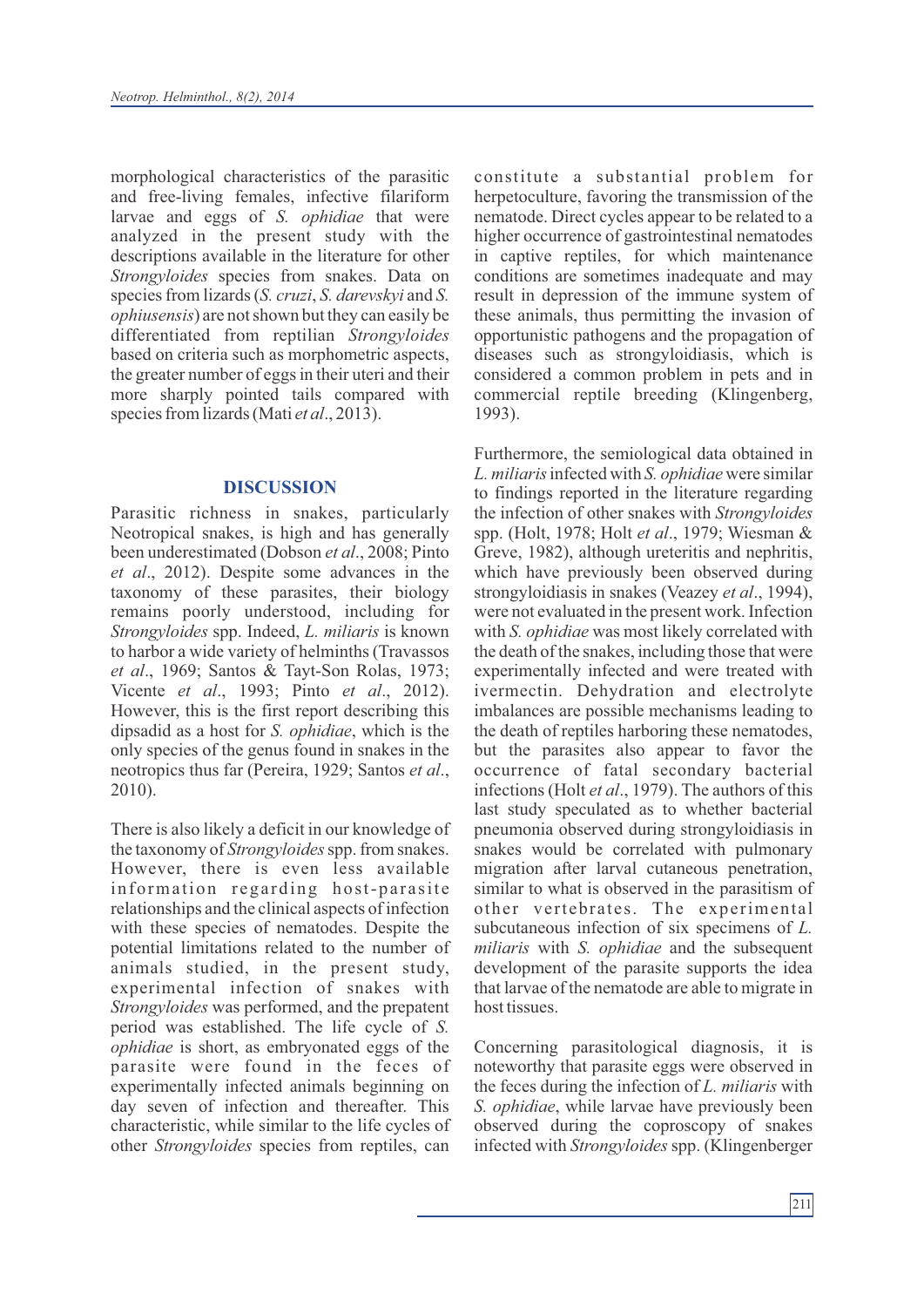1993; Holt, 1978; Holt *et al*., 1979). However, the detection of larvae or eggs in feces can depend on the *Strongyloides* species (Little, 1966). Eggs have also been observed during fecal analysis of parasitism by *S. mirzai* (Singh, 1954; Wiesman & Greve, 1982), *S. gulae* and *S. serpentis*(Little, 1966).

The higher frequency of negative parasitological results, together with the less substantial clinical manifestations and the absence of deaths in naturally infected snakes, may indicate a lower parasite burden in these animals as well as the presence of a presumptive chronic infection that is better balanced in terms of the host–parasite relationship. This is an area that requires further investigation, especially considering the possibility of false-negative tests in veterinary practice. The alternation between positive and negative results in these snakes is similar to what is observed in mammalian infections with *Strongyloides* spp. (Nielsen & Mojon, 1987; Schad *et al*., 1997; Melo *et al*., 2012). These findings have been explained in experimental strongyloidiasis in marmosets by the occurrence of a dynamic host–parasite relationship in which the constant search for equilibrium may result in greater or lower worm fecundity in response to changes in the environment (Melo *et al*., 2012). Even in human strongyloidiasis, which has been much better studied, the fecal diagnostic techniques that are currently available are thought to possess low sensibility, and it is ideally recommended that several samples be collected on different days (Siddiqui & Berk, 2001), which is very difficult to perform under some conditions due to intrinsic animal characteristics. The negative tests results obtained in the present study may be related to a reduction in the reproductive capacity of parthenogenetic females, as sterile worms are commonly found during chronic experimental infections of dogs with a canine isolate of *S. stercoralis* (Schad *et al*., 1997).

Given that there are no specific data on the efficacy of ivermectin use to treat reptile strongyloidiasis, the effects of treatment with this drug during the experimental infection of *L. miliaris* with *S. ophidiae* were evaluated.

Ivermectin is a broad-spectrum drug that is widely used in mammals to treat many types of intestinal nematodes, including *Strongyloides* (Benz *et al*., 1989; Campbell *et al*., 1989). In addition, the administration of ivermectin to snakes has been considered safe at doses of 0.2 to 0.4 mg/kg (Lawrence, 1984; Luppi *et al*., 2007; Aiello & Moses, 2013). However, toxic effects have been observed in chameleons (Széll *et al*., 2001), and due to the occurrence of adverse events ranging from mild ataxia to paralysis and death, ivermectin is prescribed for turtles only at low dosages (Teare & Bush, 1983; Aiello & Moses, 2013). The data obtained in the present study also indicated that the use of this drug for the treatment of strongyloidiasis in reptiles must be considered with caution, as three snakes treated with the tested regimen were not found to be cured and subsequently died (although ivermectin cannot be directly incriminated as the cause of death of these animals). Therefore, the benefits of the use of ivermectin during strongyloidiasis in reptiles, including snakes, may not outweigh the risks.

After 48-72 h of culture, a free-living generation (immature and female adults) of *S. ophidiae* was observed, although a predominance of homogonic (or direct) development was noted. However, free-living male nematodes were not recovered, indicating that these forms are rare or short-lived. This observation should be further investigated in the future, given that in other studies on this species of parasite, there has been no mention of free-living male worms during the indirect cycle of development (Pereira, 1929; Santos *et al*., 2010). In the life cycle of *S. mirzai*, free-living males and females are first seen on the second and third days, but the males die out by the fourth day, while the females continue to live for a week. It was observed that prior to these early deaths, during the act of copulation, three to five male worms coil around a single free-living *S. mirzai* female, and fertilization is carried out by the male that is closest to the vulva region (Singh, 1954).

In addition to the characteristics of the freeliving cycle of *S. ophidiae*, considering the migration of the parasite, its location (small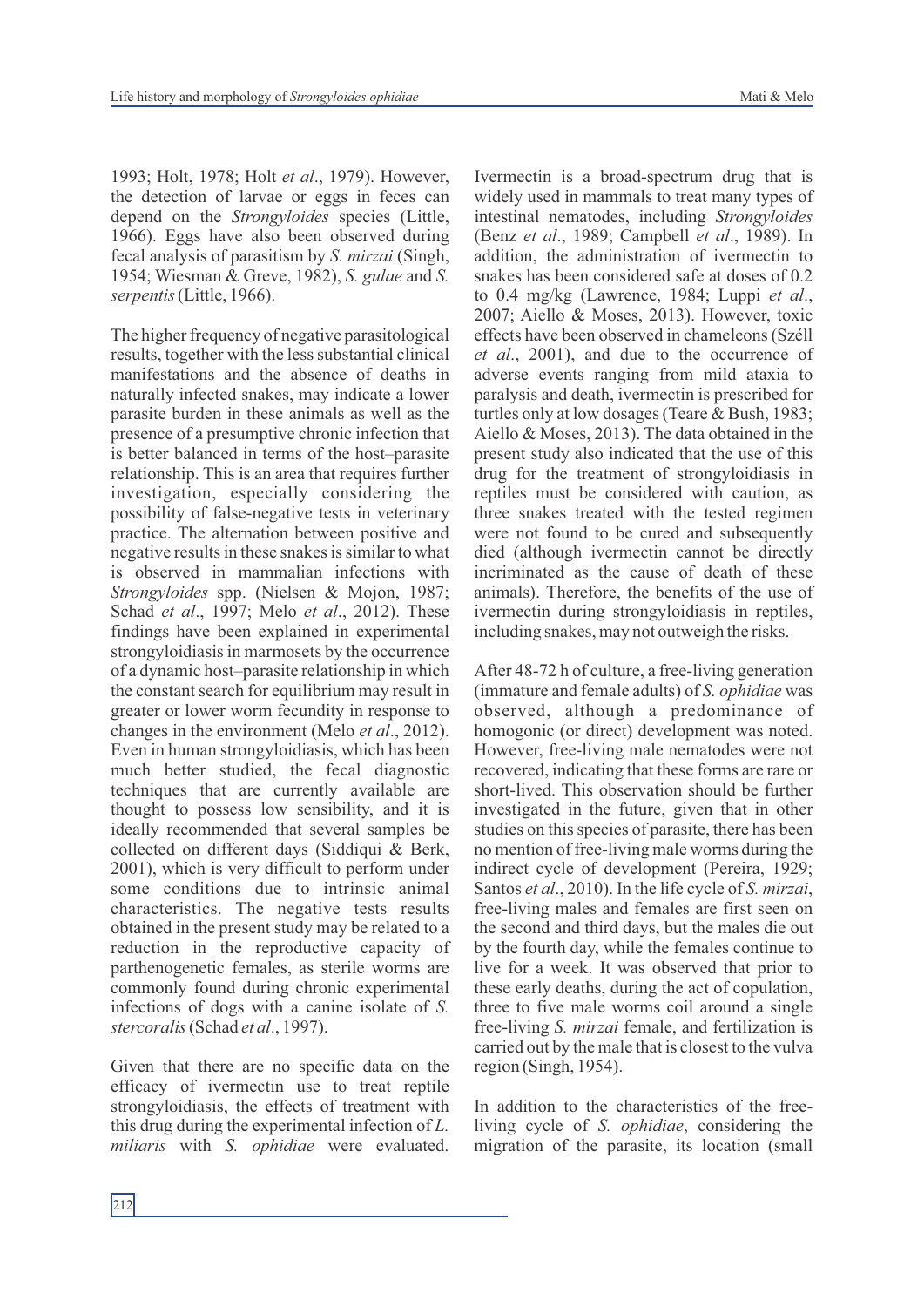intestine) in the host and the probable variations in the fecundity of parasitic females over the course of infection, there is evidence that the biology of *Strongyloides* in heterothermic hosts is similar to that observed in mammals. Thus, previous speculations regarding the parasitism of reptiles with *Strongyloides* were experimentally confirmed.

The parasitic and free-living forms of *S. serpentis* were adequately studied when they were originally described. However, given the fact that only the parasitic form of *S. ophidiae* was described and certain shortcomings of this description, Little (1966) stated that additional studies would be needed to ensure that these two species of *Strongyloides* are indeed distinct species. To resolve this doubt and to complement the existing information (Pereira, 1929; Santos *et al*., 2010), eggs, filariform larvae and free-living females of *S. ophidiae* obtained from fecal cultures were also studied.

Despite deficiencies in the description of parasitic females of *S. ophidiae*, the identification of our specimens as this species was made possible by examining the originally described morphological characteristics (Pereira, 1929; see table 1), which coincided with our findings and were also attributable to the close phylogenetic relationship between the known host species (dipsadid snakes) and the proximity of areas in which the parasite occurs (restricted to southeastern Brazil thus far). In descriptions of *S. ophidiae*, the ovaries have been reported to be spiraled, but their form, which is a key feature in the taxonomy of the genus *Strongyloides*, was not described in detail, given that it was not an important taxonomic criterion at that time. Nevertheless, although the original description of the species is incomplete, it is not inconsistent with the characteristics of the parasite herein studied.

The specimens of *S. ophidiae* that were evaluated in this study were different from *S. serpentis*in terms of the shape of the ovaries (the former species exhibits an anterior ovary with two-and-a-half and a posterior ovary that partially spirals around the intestines, while the latter species exhibits an anterior ovary that spirals twice around intestine and a posterior ovary that is usually straight, occasionally also partially spiraling around the intestine) as well as the number of eggs in the uteri (between 6 and 12 eggs in *S. ophidiae* and up to 10 in *S. serpentis*), the mean ratio of the length of esophagus to the total length (lower in *S. ophidiae*) and the length of the tail (lower in *S. serpentis*), as shown in table 1. Considering these morphological differences and the geographical distance between the records of *S. ophidiae* and *S. serpentis*, we believe that our findings contribute to resolving any hesitation about the validity of both species from the American continent. Santos *et al*. (2010) identified *S. ophidiae* from *Oxyrhopus guibei*  and presented the first molecular analysis of *Strongyloides* from snakes, in addition to morphological and morphometric data. However, the presentation of specific morphological criteria to diagnose these two species was not the goal of their study. In the parasitic females studied by these researchers, the anterior ovary spiraled twice around the intestine, while the posterior ovary formed a partial spiral, and the uteri contained 2 to 5 eggs. The total length of these worms was greater than was observed by Pereira (1929) and in the present study, but these variations may be due to the different hosts involved, as the effects of the host immune response on the morphology and total length of parasitic females of *S. ratti* and *S. venezuelensis*, which are species from rodents that have been widely studied, have been established (Kimura *et al*., 1999; Baek *et al*., 2003; Gazzinelli & Melo, 2008).

Regarding species from the Old World, *S. mirzai*, which is also morphologically close to *S. ophidiae* and *S. serpentis*, differs from the species analyzed in the present study in terms of the shape of its ovaries (showing an anterior ovary with three spirals and a posterior ovary with one complete spiral), its proportionally shorter esophagus (lower mean value of the ratio of the length of the esophagus to the total length), the greater number of intrauterine eggs found in parasitic females and the shorter tail length observed in free-living females of the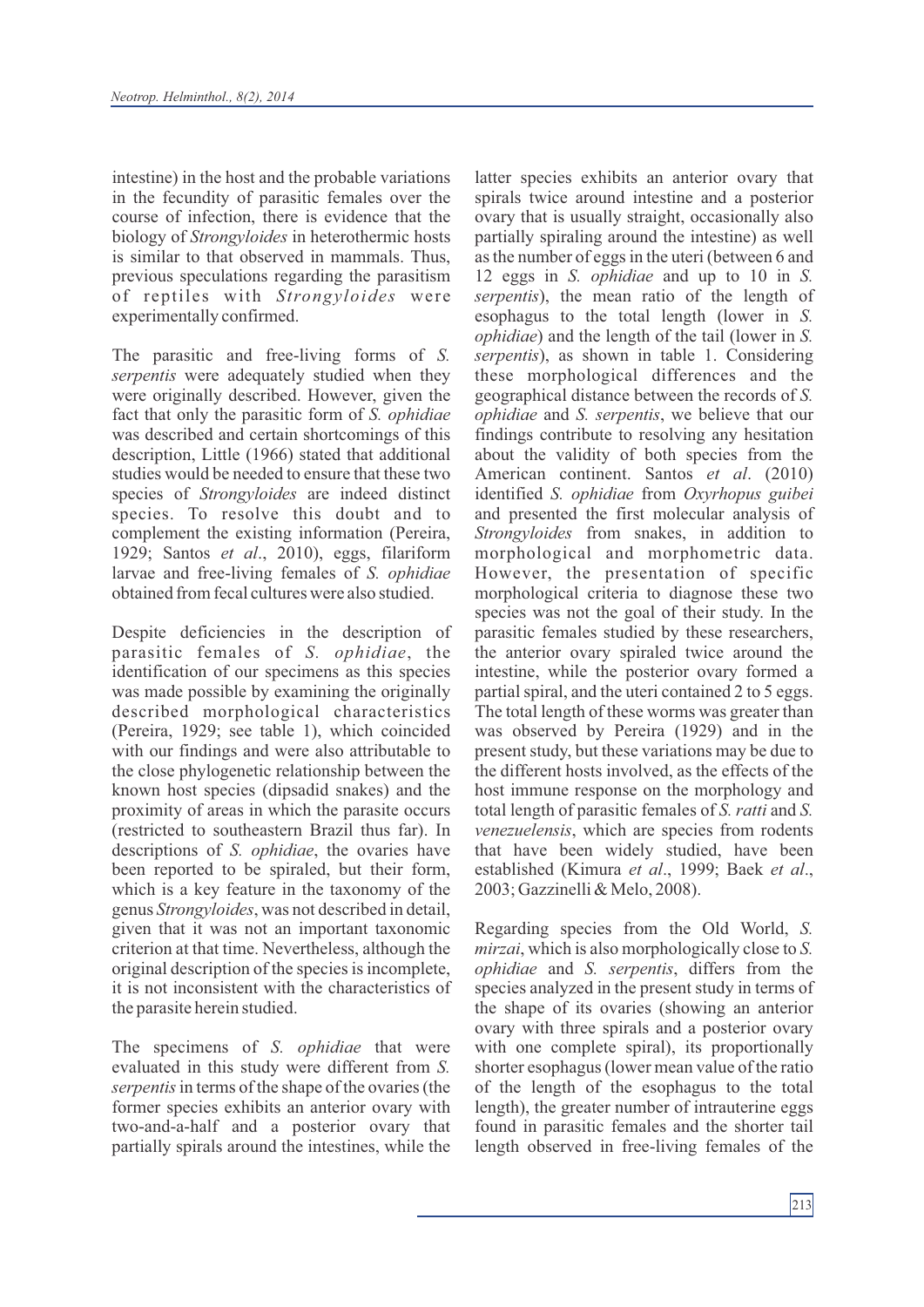South American species.

Additional morphological characteristics of *S. ophidiae* from the present study, confirm that this species from South America is distinct from *S. serpentis* from North America. *Strongyloides ophidiae* has been the only species of the genus recorded in snakes in Brazil thus far, and its biology was completely unknown previously. Thus, the data on the biology of *S. ophidiae* in *L. miliaris* obtained in this work contribute to a better understanding of reptile strongyloidiasis, including experimentally demonstrating that the biology of *Strongyloides* in heterothermic hosts is similar to that observed in mammals.

Considering the susceptibility of this Neotropical snake to the parasite and the ease of its handling and maintenance, *L. miliaris* may be considered a potential model for the study of snake strongyloidiasis.

#### **AKNOWLEDGMENTS**

We thank Tiago de Oliveira Lima for kindly providing and assisting with snakes and Wanderlany Amâncio Martins for technical support.

## **BIBLIOGRAPHICS REFERENCES**

- Aiello, SE & Moses, MA (eds.). 2013. *The Merck Veterinary Manual Online* (Last full review/revision 2011), accessed in August 23, 2013, <http://www.merckvetmanual.com/mvm/index.jsp?cfile=htm/b c/171410.htm>
- Baek, BK, Islam, MK, Kim, BS, Lim, CW, Hur, J, Oluoch, AO, Kim, CH & Kakoma, I. 2003. *Characterization of the protective response against a homologous challenge infection with* Strongyloides venezuelensis in rats. Veterinary Parasitology, vol. 113, pp. 217–227.
- Benz, GW, Roncalli, RA & Gross SJ. 1989. Use of ivermectin in cattle, sheep, goats, and swine. In: Campbell, WC (ed.).

*Ivermectin and abamectin*. Springer-Verlag, New York, U.S.A., pp. 215–229.

- Campbell, WC, Leaning, WHD & Seward, RL. 1989. Use of ivermectin in horses. In: Campbell, WC (ed.). *Ivermectin and abamectin*. Springer-Verlag, New York, U.S.A., pp. 234–244.
- Dobson, A, Lafferty, KD, Kuris, AM, Hechinger, RF & Jetz, W. 2008. *Homage to Linnaeus: how many parasites? How many hosts?* Proceedings of the National Academy of Sciences, vol. 105, pp. 11482–11489.
- Gazzinelli, SEP & Melo, AL. 2008. *Interação entre* Strongyloides venezuelensis *e* Schistosoma mansoni *em camundongos da linhagem AKR/J.* Revista de Ciências Médicas e Biológicas, vol. 7, pp. 149–155.
- Holt, PE. 1978. *A case of* Strongyloides *infestation in a speckled king snake.* Veterinary Record, vol. 102, pp. 404–405.
- Holt, PE, Cooper JE, & Needham, JR. 1979. Strongyloides *infection in snakes: three case reports.* Veterinary Record, vol. 104, pp. 213–214.
- Kimura, E, Shinotoku, Y, Kadosaka, T, Fujiwara, M, Kondo, S & Itoh, M. 1999. *A second peak of egg excretion in* Strongyloides ratti*-infected rats: its origin and biological meaning.* Parasitology, vol. 119, pp. 221–226.
- Klingenberg, RJ. 1993. *Understanding reptile parasit e s: A basi c manual for herpetoculturists and veterinarians*. Advanced Vivarium Systems, Lakeside, U.S.A.
- Lawrence, K. 1984. *Ivermectin as an ectoparasiticide in snakes.* Veterinary Record, vol. 115, pp. 441–442.
- Little, MD. 1966. *Seven new species of* Strongyloides *(Nematoda) from Louisiana.* Journal of Parasitology, vol. 52, pp. 85–97.
- Luppi, MM, Costa, MET, Malta, MCC, Tinoco, HP & Motta, ROC. 2007. *Tratamento de*  Rhabdias labiata *com levamisol e ivermectina em jiboias (*Boa constrictor amarali*).* Veterinária Notícias, vol. 13, pp. 61–65.
- Lutz, A. 1919. *O* Schistosomum mansoni *e a*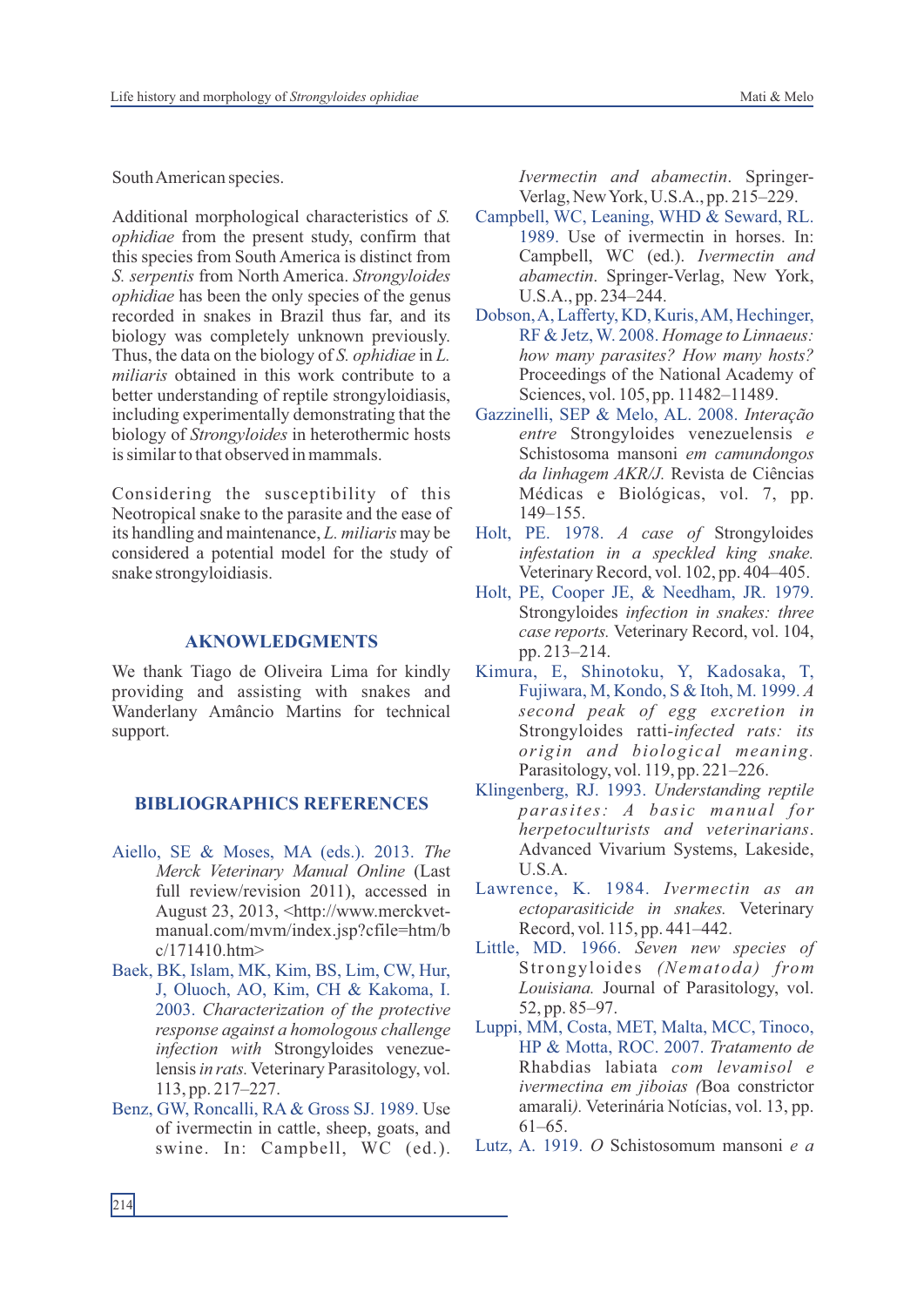*schistosomose, segundo observações feitas no Brasil.* Memórias do Instituto Oswaldo Cruz, vol. 11, pp. 121–155.

- Mati, VLT, Pinto, HA & Melo, AL. 2013. Strongyloides cruzi *(Rhabditida: Strongyloididae) in* Ophiodes striatus *(Squamata: Anguidae) from Brazil: new host and locality records with taxonomic comments on* Strongyloides *of lizards.* Neotropical Helminthology, vol. 7, pp. 327–333.
- Melo, AL, Mati, VLT & Martins, WA. 2012. Callithrix penicillata *as a nonhuman primate model for strongyloidiasis.* Primates, vol. 53, pp. 303–309.
- Moraes, RG. 1948. *Contribuição para o estudo do* Strongyloides stercoralis *e da estrongiloidíase no Brasil.* Revista do Serviço Especial de Saúde Pública, vol. 1, pp. 507–624.
- Navarro, P & Lluch, J. 1993. Strongyloides natricis *sp. n. (Strongyloididae), un nouveau nématode parasite de* Natrix maura *(L. 1758) (Colubridae) en Espagne.* Annales de Parasitologie Humaine et Comparée, vol. 68, pp. 136–138.
- Navarro, P, Lluch, J & Izquierdo, S. 1989. Strongyloides mascomai *sp. n. (Strongyloididae): un nouveau nématode parasite de* Rana perezi *Seoane, 1885 (Amphibia: Ranidae) de l'est de l'Espagne.* Annales de Parasitologie Humaine et Comparée, vol. 64, pp. 315–318.
- Nielsen, PB & Mojon, M. 1987. *Improved diagnosis of* Strongyloides stercoralis *by seven consecutive stool specimens.* Zentralblatt für Bakteriologie, Mikrobiologie und Hygiene, vol. 263, pp. 616–618.
- Pereira, C. 1929. Strongyloides ophidiae *n. sp.* Boletim Biológico, vol. 22, pp. 16–18.
- Pinto, HA, Mati, VLT & Melo, AL. 2012. *New hosts and localities for trematodes of snakes (Reptilia: Squamata) from Minas Gerais State, southeastern Brazil.* Comparative Parasitology, vol. 79, pp. 238–246.
- Roca, V & Hornero, MJ. 1992. Strongyloides

ophius ensis *sp. n. (Nematoda: Strongyloididae), parasite of an insular lizard,* Podarcis pityusensis *(Sauria: Lacertidae).* Folia Parasitologica, vol. 39, pp. 369–373.

- Santos, JC & Tayt-Son Rolas, FJ. 1973. *Sobre alguns cestóides de* Bothrops *e de* Liophis miliaris*.* Atas da Sociedade de Biologia do Rio de Janeiro, vol. 17, pp. 35–40.
- Santos, KR, Carlos, BC, Paduan, KS, Kadri, SM, Barrella, TH, Amarante, MR, Ribolla, PE & Silva, RJ. 2010. *Morphological* and molecular *characterization of* Strongyloides ophidiae *(Nematoda, Strongyloididae).* Journal of Helminthology, vol. 84, pp. 136–142.
- Sato, H, Torii, H, Une, Y & Ooi, HK. 2007. *A new rhabditoid nematode species in Asian sciurids, distinct from* Strongyloides robustus *in North American sciurids*. Journal of Parasitology, vol. 93, pp. 1476- 1486.
- Schad, GA. 1989. Morphology and life history of *Strongyloides stercoralis*. In: Grove, DI (ed.). *Strongyloidiasis: a major roundworm infection of man*. Taylor and Francis, London, U.K., pp. 85–104.
- Schad, GA, Thompson, F, Talham, G, Holt, D, Nolan, TJ, Ashton, FT, Lange, AM & Bhopale, VM. 1997. *Barren female* Strongyloides stercoralis *from occult chronic infections are rejuvenated by transfer to parasite-naive recipient hosts and give rise to an autoinfective burst.*  The Journal of Parasitology, vol. 83, pp. 785–791.
- Siddiqui AA & Berk SL. 2001. *Diagnosis of*  Strongyloides stercoralis *infection.* Clinical Infectious Diseases, vol. 33, pp. 1040–1047.
- Singh, SN. 1954. *Studies on the morphology and life-history of* Strongyloides mirzai *n. sp. from snakes in India.* Journal of Helminthology, vol. 28, pp. 25–34.
- Skerratt, LF. 1995. Strongyloides spearei *n. sp. (Nematoda: Strongyloididae) from the common wombatVombatus ursinus (Marsupialia: Vombatidae).* Systematic Parasitology, vol. 32, pp 81-89.

215